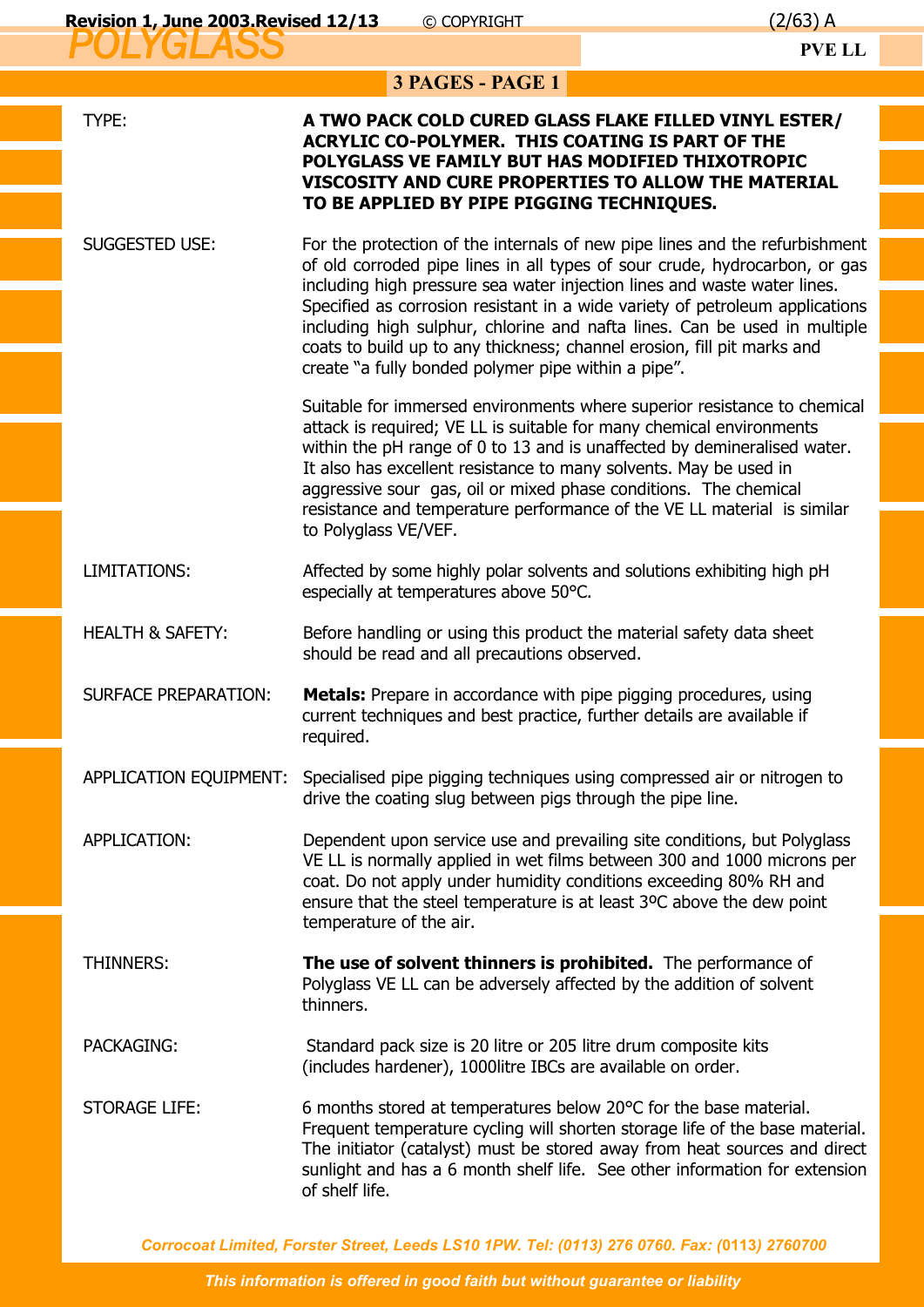| <b>Revision 1, June 2003. Revised 12/13</b> | C <sub>2003</sub> | (2/63) B |
|---------------------------------------------|-------------------|----------|
|                                             |                   | DVD I I  |

| ULI VII IVV                                                                                                                                                                                                                                                                              |                                                                                                                                                                  | 1 V L LL                                                                                                                                            |  |
|------------------------------------------------------------------------------------------------------------------------------------------------------------------------------------------------------------------------------------------------------------------------------------------|------------------------------------------------------------------------------------------------------------------------------------------------------------------|-----------------------------------------------------------------------------------------------------------------------------------------------------|--|
|                                                                                                                                                                                                                                                                                          | 3 PAGES - PAGE 2                                                                                                                                                 |                                                                                                                                                     |  |
| <b>COLOUR AVAILABILITY:</b>                                                                                                                                                                                                                                                              | adversely affect the products chemical resistance.                                                                                                               | Unpigmented (Translucent Brown) and Off White only. Other colours are<br>not available and it should be noted that the addition of dyes will        |  |
| RECOMMENDED SERVICE<br>DFT:                                                                                                                                                                                                                                                              | Between 500 and 3mm, dependent upon environment and service<br>requirements. Thicker films can be used for pit filling or improvement in<br>mechanical strength. |                                                                                                                                                     |  |
| THEORETICAL SPREADING<br>RATE:                                                                                                                                                                                                                                                           | 1.33m <sup>2</sup> /litre at 750 microns                                                                                                                         |                                                                                                                                                     |  |
| <b>VOLUME SOLIDS:</b>                                                                                                                                                                                                                                                                    | obtained will vary dependent upon polymerisation conditions.<br>Nominally 99.05% of the contents are convertible to solid.                                       | This material contains volatile liquid convertible to solids. Volume solids                                                                         |  |
| PRACTICAL SPREADING<br>RATE:                                                                                                                                                                                                                                                             | 1.06m <sup>2</sup> /litre at 750 microns                                                                                                                         |                                                                                                                                                     |  |
| <b>Note:</b> This spread rate information is given in good faith but may increase dependent upon<br>environment conditions, the geometry and nature of work undertaken and the skill and care<br>of application. Corrocoat accept no responsibility for any deviation from these values. |                                                                                                                                                                  |                                                                                                                                                     |  |
| SPECIFIC GRAVITY:                                                                                                                                                                                                                                                                        | Polyglass base:<br>$1.19$ gms/cc<br>$1.07$ gms/cc<br>Initiator (catalyst)r:                                                                                      |                                                                                                                                                     |  |
| <b>FLASH POINT:</b>                                                                                                                                                                                                                                                                      | 28°C.                                                                                                                                                            |                                                                                                                                                     |  |
| <b>CATALYST TYPE:</b>                                                                                                                                                                                                                                                                    | site conditions and will be determined by Corrocoat Technical Services.                                                                                          | Specially blended organic peroxide initiator (catalyst). The type and<br>quantity of initiator is dependant on the pot life required for particular |  |
| <b>MIXING RATIO:</b>                                                                                                                                                                                                                                                                     | base material as instructed. Refer to Corrocoat Technical Services.                                                                                              | Between 0.5% and 2% by volume of the initiator must be added to the                                                                                 |  |
| <b>HARDNESS:</b>                                                                                                                                                                                                                                                                         | >25 Barcol after 96 hours (Indent test on thick film [3mm] samples)                                                                                              |                                                                                                                                                     |  |
| <b>ELONGATION</b><br>AT BREAK:                                                                                                                                                                                                                                                           | <b>Circa</b> 0.6% dependent upon cure and service condition.                                                                                                     |                                                                                                                                                     |  |
| <b>DIELECTRIC</b><br>STRENGTH:                                                                                                                                                                                                                                                           | $18 - 25 \times 10^3$ V/mm                                                                                                                                       |                                                                                                                                                     |  |
| <b>TEMPERATURE</b><br>LIMITS:                                                                                                                                                                                                                                                            | please refer to Corrocoat Technical Services.                                                                                                                    | 95 °C immersed. 150 °C non-immersed (gaseous). No known lower limit.<br>Values and suitability for service vary depending on the environment,       |  |

*Corrocoat Limited, Forster Street, Leeds LS10 1PW. Tel: (0113) 276 0760. Fax: (***0113***) 2760700*